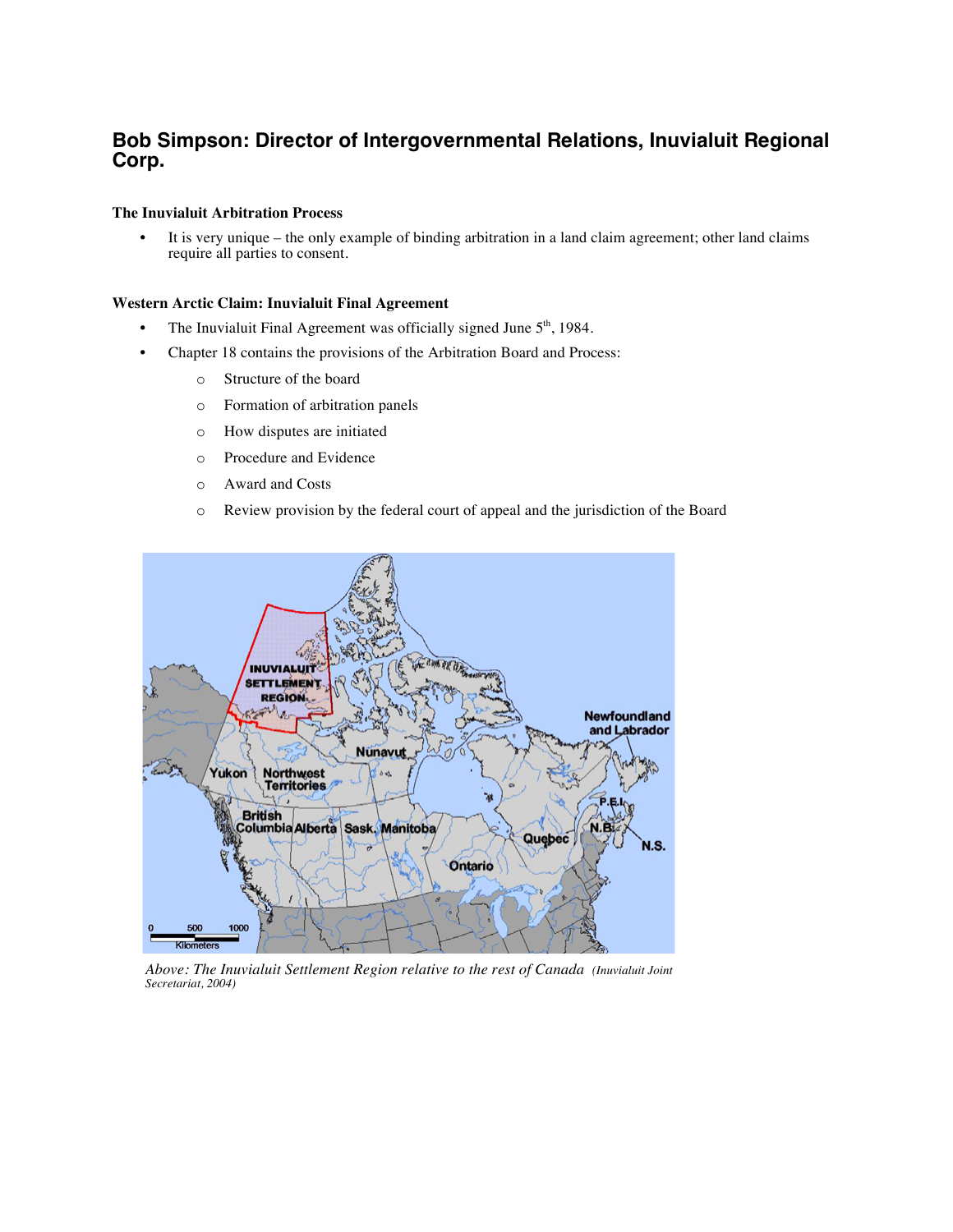

*Above: Map of the Inuvialuit Settlement Region (ISR)*

- There are six Communities in the ISR:
	- o Aklavik, NT
	- o Inuvik, NT
	- o Paulatuk, NT
	- o Sachs Harbour, NT
	- o Tuktoyaktuk, NT
	- o Ulukhaktok, NT

# **Inuvialuit arbitration chapter**

- **ARBITRATION BOARD**
- The Arbitration Board shall have eleven (11) members, including a Chairman and a Vice-Chairman.
- 18.(4) Canada shall appoint five (5) members of the Arbitration Board, among whom shall be the Chairman and the Vice-Chairman. The Chairman and Vice-Chairman must, however, be acceptable to the Inuvialuit and Industry. Of the three (3) other members appointed by Canada, each of the Government of the Northwest Territories and the Government of the Yukon Territory shall designate one. Where the parties cannot agree on a Chairman or Vice-Chairman or both, the Chief Justice of either of the Territories may appoint a Chairman or Vice-Chairman or both at the request of one of the parties.
- 18.(5) Each of the Inuvialuit and Industry shall appoint three (3) members of the Arbitration Board.
- $\bullet$  18.(6) For the purposes of subsections (4) and (5), "Industry" means the five (5) largest commercial and industrial entities in the Inuvialuit Settlement Region from time to time with regard to assets in the region, but not more than two (2) of such entities shall be controlled by Inuvialuit.
- 18.(8) A register shall be kept of all decisions of the Arbitration Board. The data used by the Arbitration Board shall be retained and made available to the public on request.
- 18.(9) The Arbitration Board may establish and adopt by-laws and rules for its internal management and its procedures.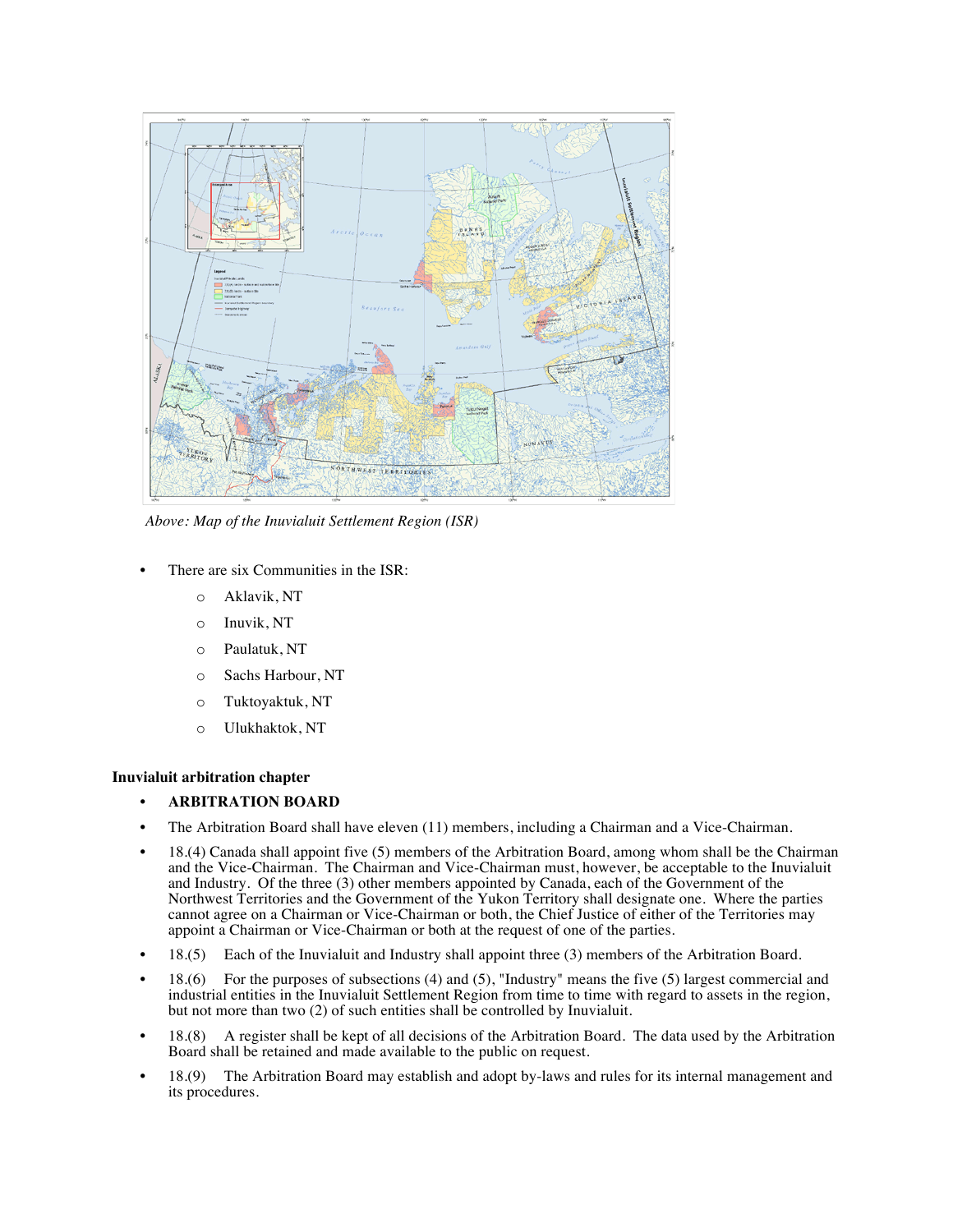• 18.(10) Canada shall provide the Arbitration Board with the staff required to enable it to fulfill its functions.

# **FORMATION OF PANELS**

• 18.(12) Any issue for arbitration involving the Inuvialuit and Industry or the Inuvialuit and Canada shall be referred to a panel of five (5) members of the Arbitration Board, two (2) of whom shall be designated by each of the interested parties, and the Chairman or Vice-Chairman, as designated by the Chairman. If one of the interested parties is Canada, one of its panel members shall be designated by the Territorial Government in whose jurisdiction the matter arose.

# **INITIATION OF ARBITRATION**

- 18.(15) Except as otherwise provided by this Agreement, Canada, the Inuvialuit or Industry may initiate arbitration by giving notice to the other party to the dispute and a copy to the Chairman of the Arbitration Board for circulation to all members of the Board. Where a matter for arbitration is within the jurisdiction of the Government of the Northwest Territories or Yukon Territory, Canada agrees to initiate arbitration on request by the Territorial Government.
- 18.(16) Any party may intervene to participate in an arbitration after giving written notice to the Chairman, if it satisfies the Chairman that its interests are affected.
- 18.(17) Within fifteen (15) days after receipt by the Chairman of a copy of the notice referred to in subsection (15), the Chairman shall:
- (a) name the interested parties to the dispute and by written notice require each of them to designate panel members; and
- (b) name any other participants in the arbitration process and define their status.
- 18.(18) Where any interested party fails to nominate its members within fifteen (15) days after receipt of the notice of the Chairman referred to in subsection (17), the arbitration may commence and proceed without those members and the panel has the like power to act and to make an award as if it were fully constituted.
- 18.(19) The hearing of the Arbitration Board shall commence within thirty (30) days after receipt by the Chairman of the notice referred to in subsection (15).

# **PROCEDURE AND EVIDENCE**

- 18.(21) The hearing of the Arbitration Board shall commence with the party initiating the arbitration presenting its case summarized in writing and supported by witnesses available for cross- examination. The other party or parties shall similarly present their cases followed by any intervener. The claimant shall have a final right of rebuttal after which argument shall be made by the parties in the same order, consisting of a summary of the facts alleged and an explanation of any legal propositions advanced.
- 18.(22) Where a member of the Arbitration Board refuses to act or is incapable of acting, the party by whom the member was appointed shall appoint a member in his stead. Where the Chairman of Vice-Chairman refuses to act or is incapable of acting, Canada shall promptly appoint a replacement.

# **AWARD AND COSTS**

- 18.(27) The panel shall make its award in writing within three (3) months after the hearing or at any other date to which all the parties to the arbitration agree in writing.
- 18.(28) Notice of the award shall be delivered to all parties to the arbitration and shall be enforced in the same manner as a judgment or an order of a Court.
- 18.(29) Subject to subsection (31), the award of the Arbitration Board is final and binding on all parties and on any persons claiming under the parties.
- 18.(30) The costs of the arbitration are at the discretion of the Arbitration Board and the Board may direct by whom and in what manner the costs or any part thereof shall be paid.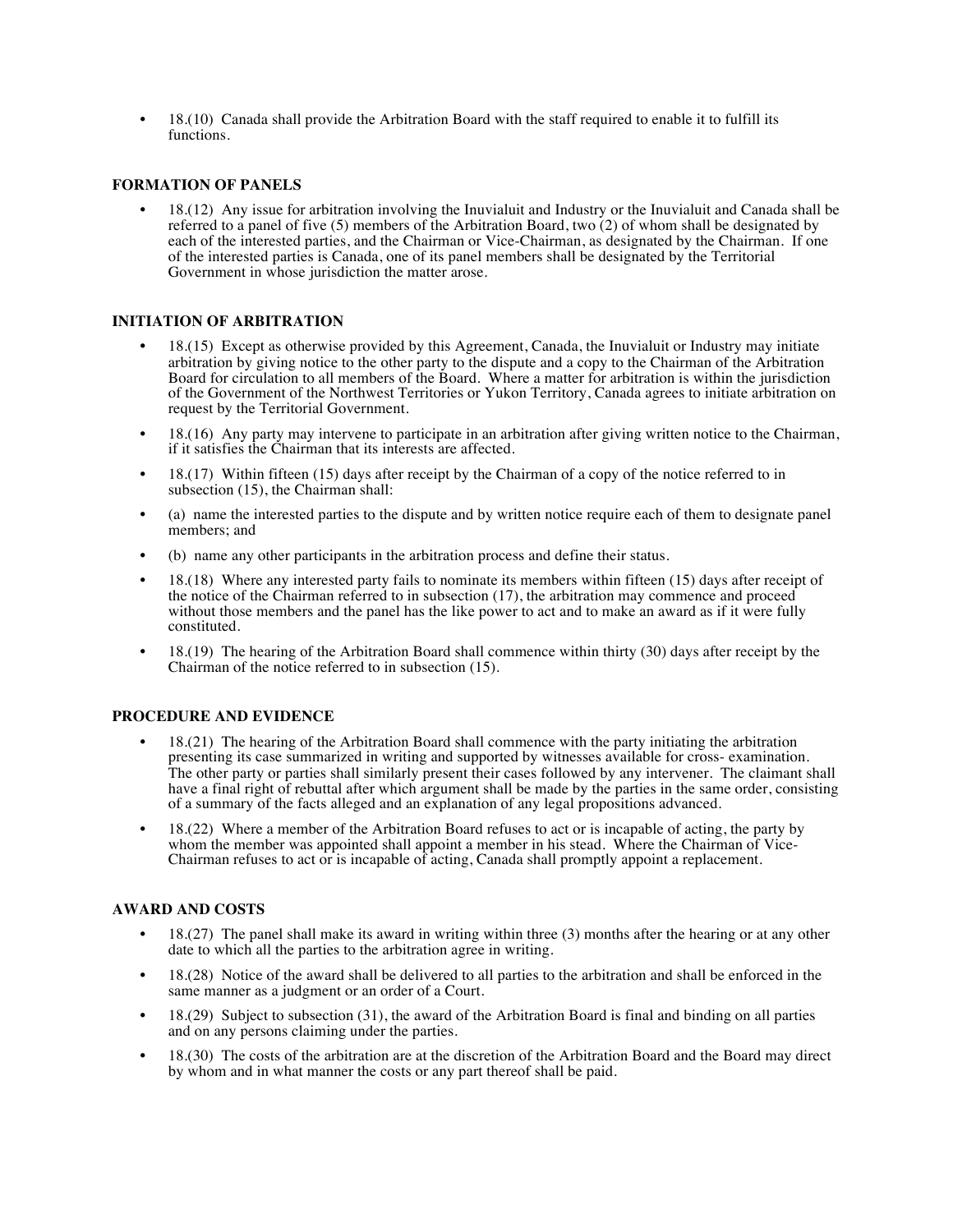# **REVIEW**

• 18.(31) The award of the Arbitration Board is subject to review by the Federal Court of Appeal under section 28 of the Federal Court Act.

# **JURISDICTION OF BOARD**

- 18.(32) The Arbitration Board shall have jurisdiction to arbitrate any difference between the Inuvialuit and Industry or Canada as to the meaning, interpretation, application or implementation of this Agreement.
- 18.(33) It is agreed that this arbitration process shall not apply to the rights of any other native group confirmed by any other settlement legislation without their consent. It is further agreed that the arbitration process is without prejudice to the right of other native peoples to determine, in their land claims settlements, the appropriate mechanism for resolving disputes involving their rights.

### **Inuvialuit arbitration**

- There have been four Arbitration Board decisions rendered to date.
- Three other matters have been referred to arbitration but have settled before going to hearing.
- There are no arbitrations currently outstanding.

#### **Arbitration board decisions and settlements**

- **1. Inuvialuit Regional Corporation and the Inuvialuit Land Corporation v. Her Majesty in Right of Canada as represented by the Minister of National Defense and the Minister of Indian Affairs and Northern Development, Award No. 001/94 (s. 18 and the NWT):**
- This arbitration dealt with two distinct disputes; namely:
	- o a) the DEW-Line Request for Proposal Canada required to meet IFA Economic Measures
	- o b) the Horton River clean-up Canada required to meet IFA Economic Measures
- **a) Award No. 001/94:**

#### *Issues*

- Does the RFP properly come within the ambit of  $s.16(8)(b)$  or  $s.16(8)(c)$  of the IFA?
- What is the nature of Canada's obligations set out in  $s.16(8)$  of the IFA?
- What was the effect of Canada's failure to notify the Inuvialuit about the RFP?

#### *Decision*

• Canada ordered to pay IRC nominal damages for the Government's failure to provide IRC with proper notice of the RFP and the Subsequent Contract, as per their s.16(8)(c) obligations.

# • **b) Award No. 001/94:**

*Issues*

- What is the proper meaning of the term "remove", as used in the Settlement Agreement;
- Do the obligations contained in the Settlement Agreement extend beyond the reservation area; and
- Would the obligations imposed by the Settlement Agreement apply in the event that the clean-up were completed by another federal agency?

*Decision*

- The panel declared that:
	- o Canada was in breach of the terms of the Settlement Agreement for not having completed the clean-up within a reasonable period of time;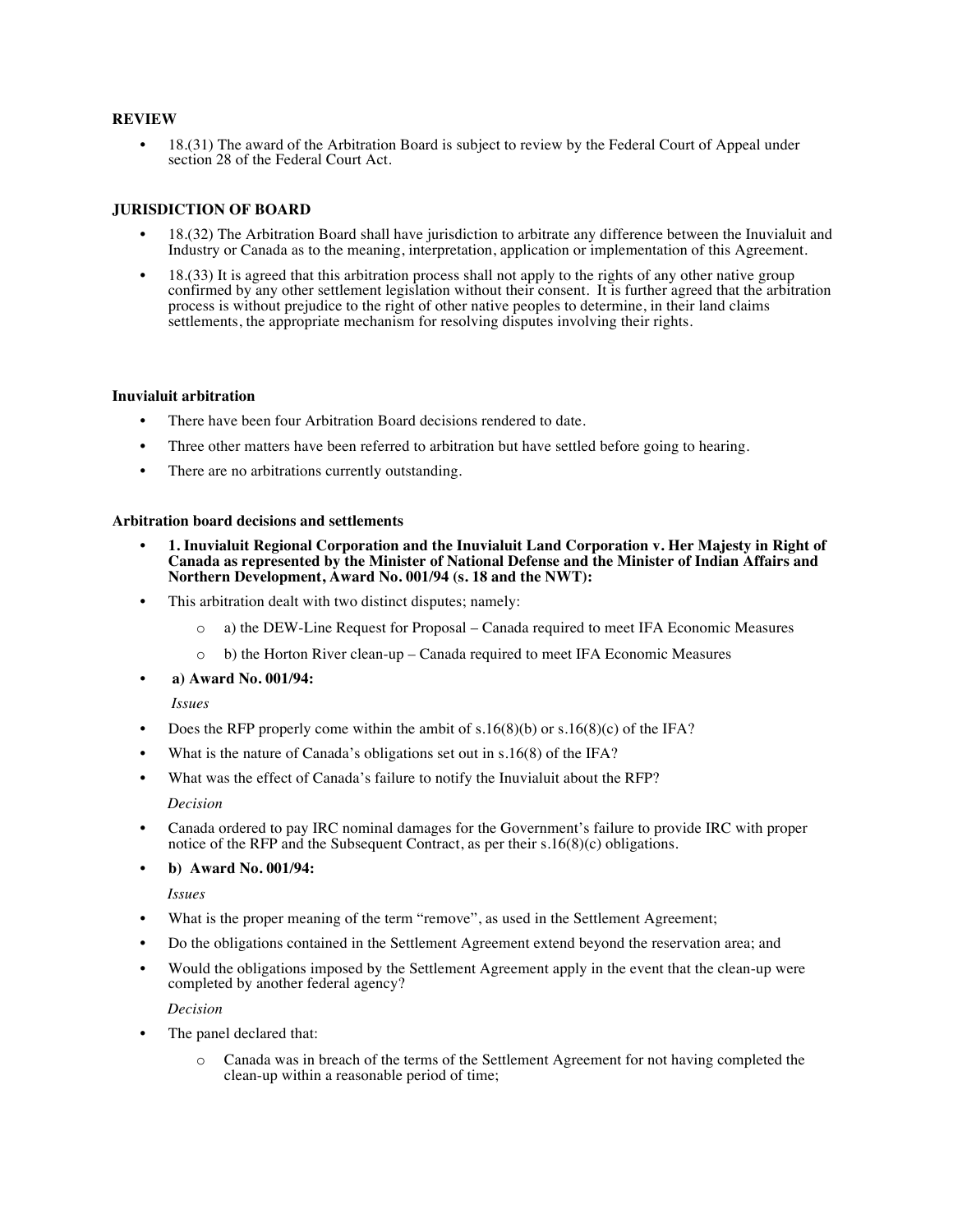- o The term 'remove', as used in the Settlement Agreement, means to physically transport materials out of the area;
- o Canada's obligations under the Settlement Agreement extended to some areas outside of the reservation area; and
- o Any clean up of the Horton River site is subject to the DND-IRC Cooperation Agreement and Settlement Agreement.
- **2. Inuvialuit Regional Corporation and the Inuvialuit Land Corporation v. Her Majesty in Right of Canada as represented by the Minister of National Defense and the Minister of Indian Affairs and Northern Development, Award No. 002/94 (s. 18 and Yukon):**
- With the exception of the members appointed by the territories, the panel for arbitral award No. 002/94 was comprised of the same members as that for Award No.001/94. The two arbitrations dealt with much of the same evidence, and decided many of the same points of law.

# *Issues*

- The issues brought forth by this dispute included:
	- o Has Canada breached its obligation to use its best efforts to add Komakuk Beach to Ivvavik National Park?
	- o Has Canada breached its obligation to clean-up the Komakuk DEW-line site?

#### *Decision*

- Canada had breached its obligations in regards to the Komakuk Beach DEW-line clean-up, and adding Komakuk to Ivvavik National Park.
- **3. Inuvialuit Regional Corporation and the Inuvialuit Land Corporation v. Her Majesty in Right of Canada as Represented by the Minister of Indian and Northern Affairs, Award No. 1 of 2004 regarding: gas royalties from Exploration Agreement No.224 ( the "Ikhil Land"):**

# *Issues*

The major issues raised through this dispute were:

- Whether the IFA creates a guarantee with regards to the royalties from s.7(93) lands; and
- Whether money is to be remitted by Canada following receipt of royalty payments from the Interest holders or once production commenced by regardless of any money actually received by the Respondent.
- There was also a subsidiary issue as per whether Canada's obligations in this regard were terminated when IPC acquired 100% of SDL No. 29.

# *Decision*

• Canada ordered to remit all royalties obtained from the Ikhil lands, calculated at the 1983 COGA rate, to the Inuvialuit as these are received from interest holders.

# • **4. Regarding GNWT Procurement Practices:**

• In April 2005, IRC Issued a Notice of Arbitration under the Inuvialuit Final Agreement ("IFA") respecting the implementation of procurement policies by the Government of the Northwest Territories ("GNWT") in the Inuvialuit Settlement Region ("ISR").

# *Issue*

- The GNWT did not consult with the Inuvialuit before entering into the MOU,
- Did not negotiate with the Inuvialuit regarding implementation of the MOU in Aklavik and Inuvik, and
- Did not offer to enter a similar MOU with the Inuvialuit.

# *Decision*

The substance of the decision was as follows: